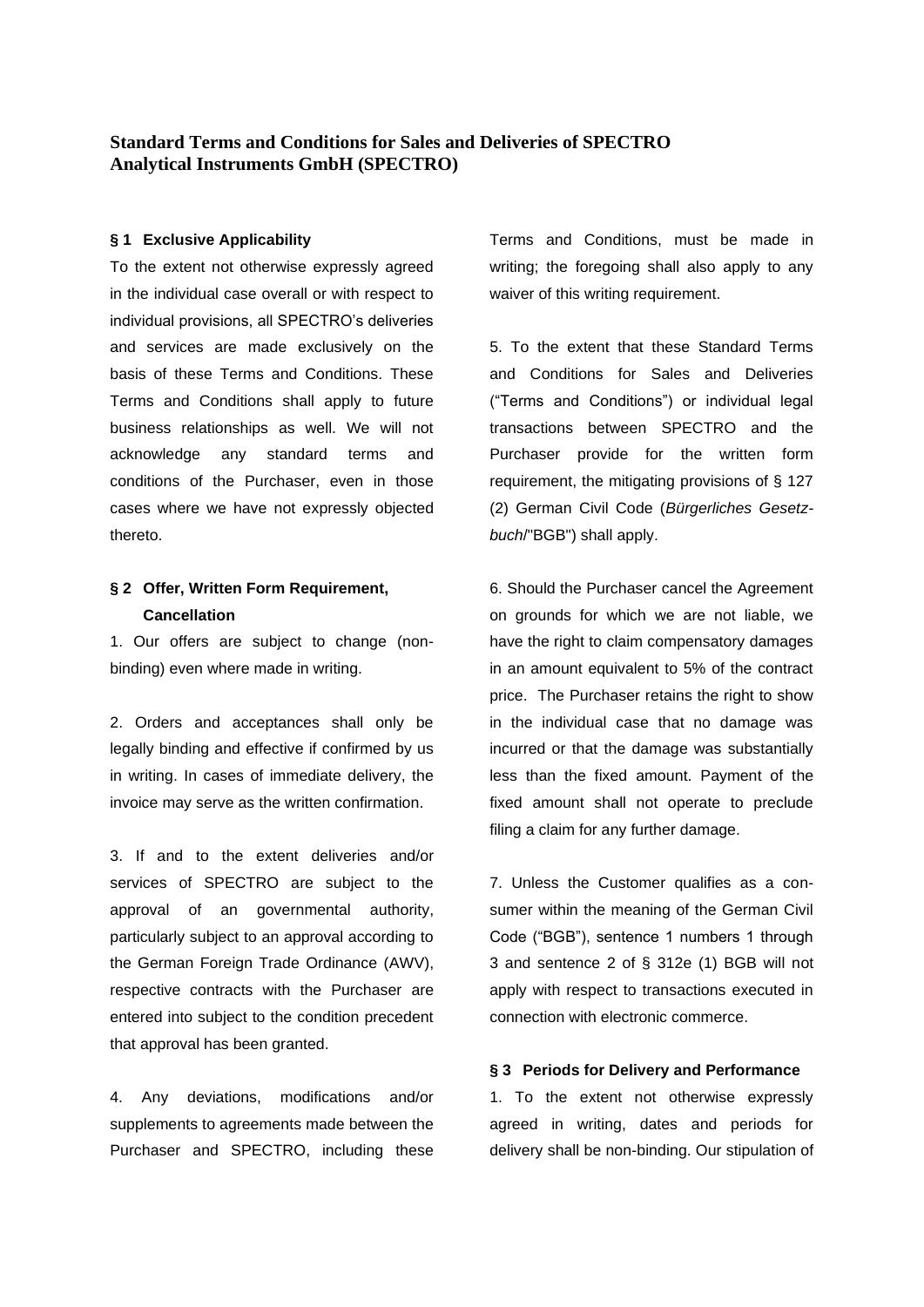any specific delivery deadlines or delivery dates is subject to the proviso that we are supplied correctly and seasonably by our suppliers and manufacturers.

2. The period for delivery will be tolled during any periods of *force majeure*, operational or transportation disruptions, or other nonforeseeable events for which we are not liable (this specifically includes war, acts of war, flood and earthquake, orders by regulatory agencies, failure to grant import, export or transit permits, national measures to restrict trade). If as a result of the foregoing delivery is delayed by more than 3 (three) months, the parties will have the right to rescind the Agreement either in whole or in part (i.e., with respect to the quantity affected by said delivery disruption). The delivery period shall also be extended for that period of time in which the Purchaser itself is in default with respect to the performance of its contractual obligations.

3. If in applying subsection 2, the delivery period is extended, or if as a result of a party rescinding the Agreement we are discharged from our obligation, this shall not operate to give the Purchaser any compensatory damages claims.

4. If due to factors for which we are liable, we are in delay with respect to a delivery, our liability for delay damages shall be limited to a maximum of 5% of the delivery value in the case of minor negligence. Where delay is due

to wilful or grossly negligent conduct or involves the breach of any material contractual obligation, our liability shall be governed by statute.

5. If the Purchaser has set a reasonable deadline for delivery and such deadline expires without result, it shall have the right to rescind the Agreement; the Purchaser shall only be entitled to damages instead of specific performance or compensation for wasted expenses where default is based on wilful or grossly negligent conduct, and in the case of ordinary negligence, only in those cases where a material contractual obligation has been breached. In the latter case, the amount of compensatory damages or compensation for expenses shall be limited to reasonably foreseeable damage/expenses. No deadline need be set if we seriously and unequivocally refuse delivery, if it involves a transaction where time is of the essence, or if special circumstance exists, such that it would be unreasonable for the Purchaser to wait for a reasonable deadline to expire.

6. SPECTRO has the right to make partial deliveries and render partial performance. In the case of delivery agreements, every partial delivery made and partial performance rendered shall be deemed an independent performance.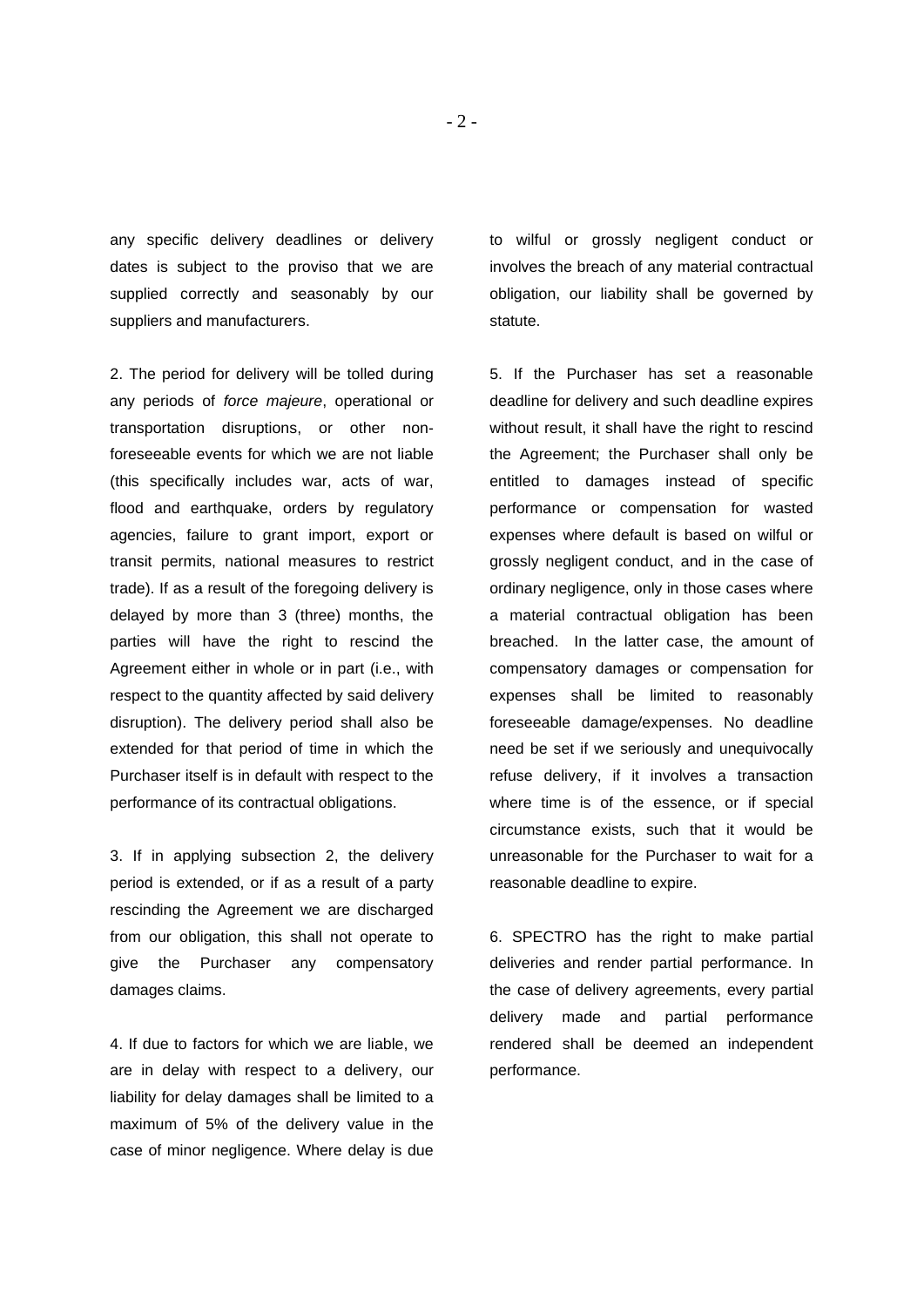#### **§ 4 Default of Acceptance**

1. For the period in which the Purchaser is in default of acceptance, we have the right to warehouse the delivered goods at the Purchaser's risk and expense and to retain the services of a freight forwarder or warehouse for this purpose.

2. For the period of any delay of acceptance and without any further proof being required, the Purchaser shall pay us a monthly fixed amount of 5% of the purchase price to reimburse us for any storage costs incurred. In the event storage costs are incurred over and above this amount, we may require the Purchaser to reimburse these costs upon providing proof thereof. The Purchaser retains the right to show in an individual case that no damage was incurred or that substantially less damage was incurred than the fixed amount.

3. If for reasons for which we are not liable, the Purchaser refuses to accept the delivered goods, we have the right, upon expiration of a reasonable deadline, to rescind the Agreement and/or demand compensation for wasted expenses or compensatory damages instead of specific performance. In the latter case, we have the right to demand from the Purchaser as compensatory damages - at our option either a fixed 40% of the agreed purchase price or reimbursement of any loss specifically incurred. The Purchaser's right to show in the individual case that no loss or damage was incurred, or that substantially less damage was incurred than the fixed amount, shall remain unaffected.

#### **§ 5 Risk of Loss**

The risk of loss for any accidental damage to or the accidental destruction (loss) of the delivered goods shall pass to the Purchaser upon their despatch or their delivery to the despatch agent, however not later than upon leaving our factory. The foregoing shall apply regardless of whether the delivered goods were sent from the place of performance or which party bears the freight costs. If the Purchaser is in delay of acceptance, the risk of loss shall pass to it at the time delay occurs. If the Purchaser has requested us to hold off on despatching the goods until specifically instructed, the risk of loss shall pass at such time as we have indicated that we are ready to send the item. The risk of loss shall also pass when we indicate we are ready to send the goods where despatch is then delayed or becomes impossible due to reasons for which we are not at fault.

## **§ 6 Notification of and Liability for Defects**

1. Upon delivery, the Purchaser shall promptly inspect the goods to ensure that the quantity and quality are in conformance with the contract and that they are suitable for their intended use. If any defects/deviations in quantity are ascertained, the Purchaser must give SPECTRO prompt written notification thereof within 14 days at the latest; latent defects/deviations in quantity must be notified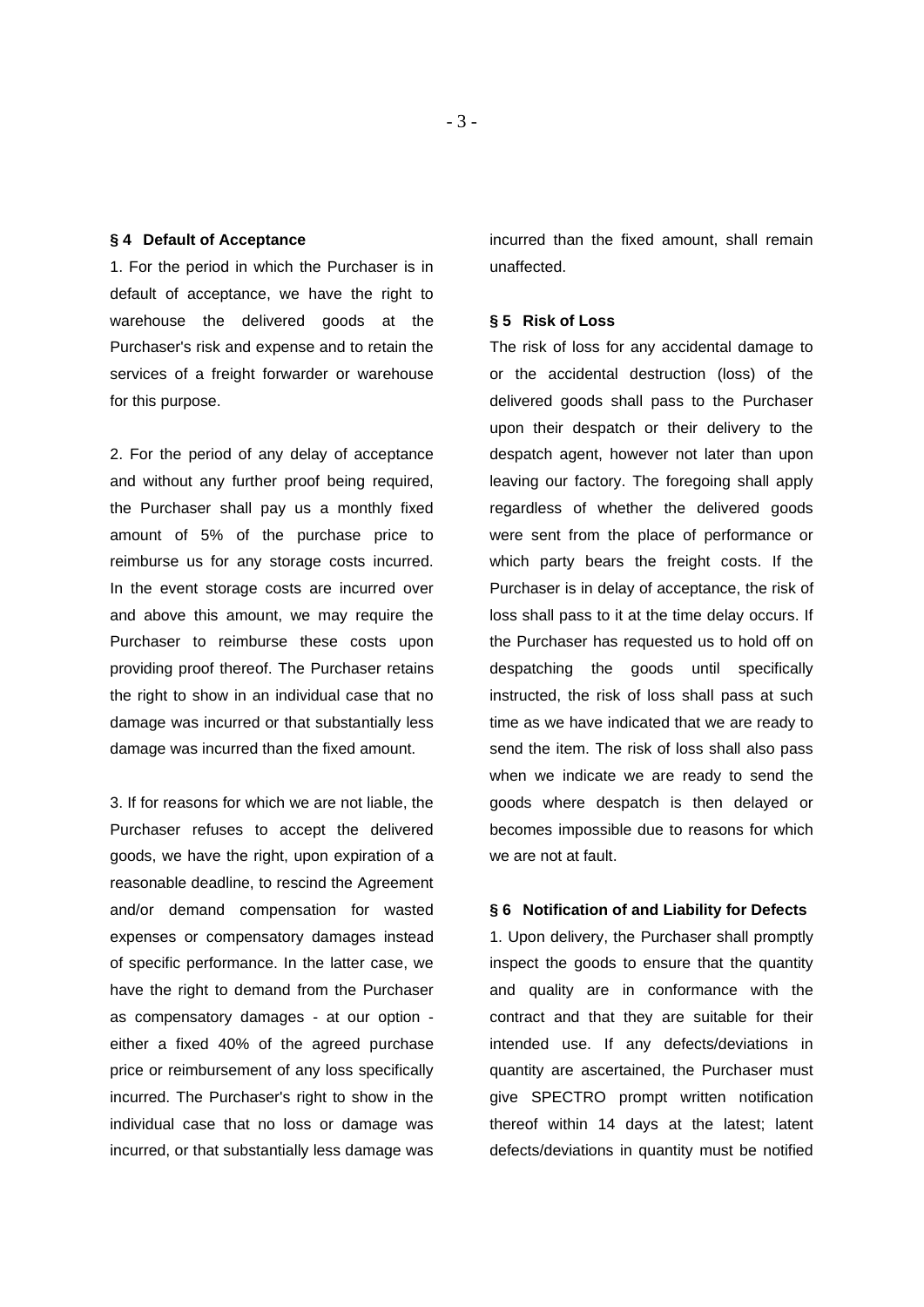promptly upon their discovery and no later than 1 (one) year after the goods have been delivered to the Purchaser. Such notification must contain the order information and the invoice and delivery note number, as well as a short description of the defect. If the Purchaser fails to give seasonable notice of defects, any claims against us for breach of warranty shall be precluded, unless we fraudulently concealed such defect or have assumed a guarantee.

2. If our operating or maintenance instructions are not followed, if modifications are made, or parts are changed or interchanged, or if consumable materials are used that do not correspond with the original specifications, this shall operate to discharge us from any liability for defects, except the Purchaser proves that the defect is not based on any of the aforementioned actions and that they do not impede the defect be repaired. The foregoing shall also apply to the extent that the defect was caused by improper use, storage or operation of the devices or any actions by third parties, as well as opening the devices.

3. Our liability for defects is restricted to subsequent performance, i.e., the Purchaser's right to, at its option and our cost, demand that the defect be repaired or that defect-free ("conforming") goods be delivered; § 439 (3) BGB shall remain unaffected. If for whatever reason subsequent performance fails after a reasonable period, the Purchaser may at its option demand a reduction in the purchase

price or rescind the Agreement; its right to assert claims for compensatory damages or to claim reimbursement of wasted expenses shall, subject to the provisions in § 7, remain unaffected in this case. In those cases where we refuse subsequent performance or where subsequent performance would not be reasonable for the Purchaser for other reasons, the foregoing rights will accrue to the Purchaser immediately, i.e., without requiring the expiration of any reasonable deadline. The foregoing provisions shall not affect any claims of the Purchaser arising under any guarantee assumed by SPECTRO.

4. No liability for defects shall attach in the case of normal wear and tear. Furthermore, no claims for breach of warranty shall exist in respect of parts that are particularly subject to wear and tear, such as e.g., cleaning cartridges for gas circulation systems or electrodes for the spark stand.

5. Any claims against us for breach of warranty shall become statute-barred 1 (one) year after delivery of the goods, unless we fraudulently concealed the defect or the Purchaser claims damages resulting from injuries to life, limb or health or from gross negligence on the part of SPECTRO or one of its legal representatives or employees or agents for which SPECTRO is vicariously liable, in which cases the statutory limitation periods shall apply.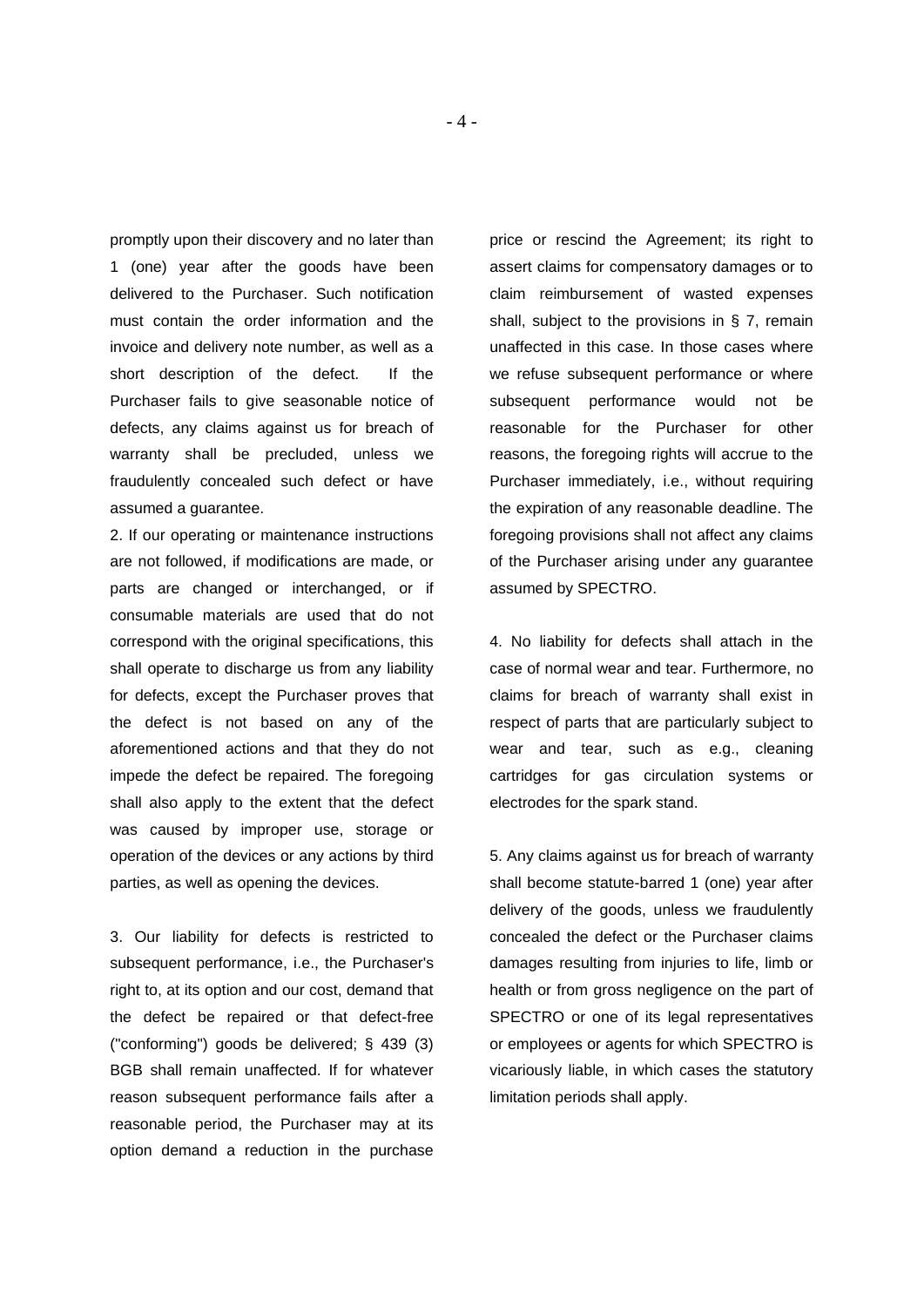6. Any claims for breach of warranty accrue solely to the Purchaser and are not assignable.

#### **§ 7 Limitation of Liability**

1. We are liable for damage or wasted expenses - whatever the legal grounds - only in those cases where they are based on the wilful or grossly negligent breach of a duty and/or tortious conduct on the part of SPECTRO or one of its legal representatives, or employees or agents for which SPECTRO is vicariously liable. We are therefore not liable in cases of ordinary negligence. The foregoing disclaimer of liability shall not apply in those cases where we or our legal representative or an employee or agent breaches a material contractual obligation. In such case and to the extent this does not involve wilful or grossly negligent conduct, compensation of damages/ expenses shall however be limited to the amount of those damages/expenses that, based on SPECTRO's knowledge of the circumstances at the time the Agreement was executed, SPECTRO should have been able to reasonably foresee and thus were reasonably foreseeable at the time.

2. The foregoing provision shall not affect our liability for loss or damage resulting from injuries to life, limb or health as well as any liability under German Product Liability Law or arising out of the assumption of any guarantee.

3. The liability provisions under subsections 1 and 2 shall apply with respect to any advice or suggestions given with respect to technical applications.

4. To the extent that we disclaim or limit our liability under the aforementioned provisions, such disclaimer or limitation also apply with respect to the personal liability of our staff or salaried or hourly-wage employees, representatives, or other employees or agents for which we are vicariously liable.

#### **§ 8 Reservation of Title**

1. We reserve title to any goods delivered by us until such time as any and all receivables arising out of the business relationship with the Purchaser have been paid in full. Title shall not pass to the Purchaser until such time as it has paid its debts to us in full.

2. Any treatment or processing that may be done is always done for us as a manufacturer within the meaning of § 950 BGB, however no obligation attaches for us in this regard. If, as a result of mixing or combining, our title lapses, it is agreed here and now that the proportionate value of the Purchaser's (co) title to the unit passes to us (in the case of processing, the proportion of the value of the reserved goods to the value of the other goods). The Purchaser shall hold the goods in question for us at no charge with the due care of a prudent businessman. If goods that are created as a result of processing or combining are sold, the advance assignment agreed below shall apply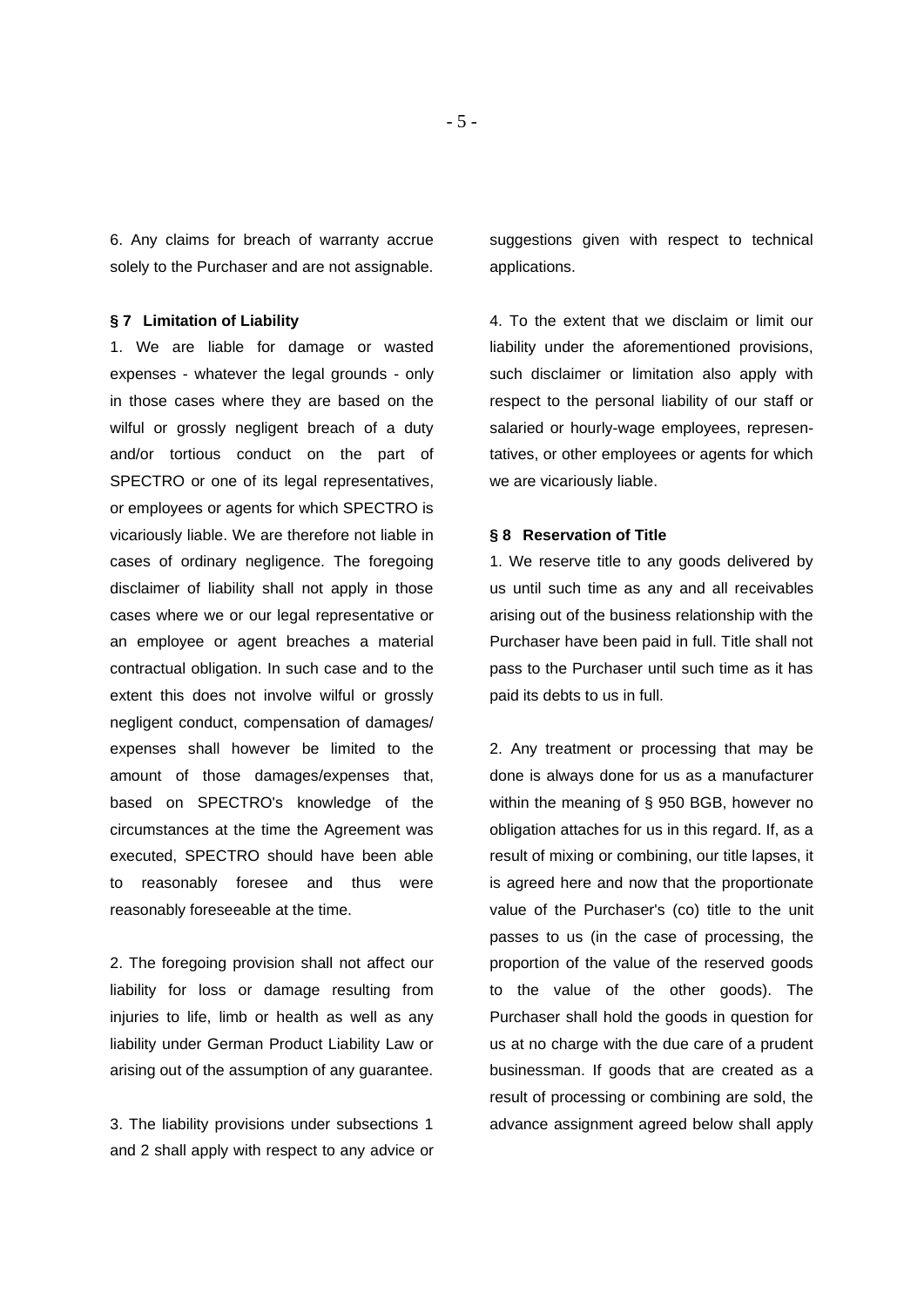only with respect to the value of the reserved goods.

3. The Purchaser has the right to process and/or sell the reserved goods in the due course of business as long as it is not in delay. Transferring title to the goods by pledging them or furnishing them as collateral is not permitted. As a precaution, the Purchaser assigns to us here and now the full amount (including VAT) of any receivables (including any claims on current account balances) arising in connection with the reserved goods as a result of their sale or on any other legal grounds (insurance, tort). We hereby accept this assignment here and now. We revocably authorise the Purchaser to collect the receivables assigned to us in its own name and for its account. The authorisation to collect may, however, only be revoked if the Purchaser does not duly meet its payment obligations.

4. In the event third parties gain access to the reserved goods, the Purchaser shall point out and promptly inform such third parties that we hold title to the goods. The Purchaser shall also inform us thereof, so that if necessary we can file a claim under § 771 ZPO. To the extent that the third party is unable to reimburse us for the in and out-of-court expenses associated with a claim under § 771 ZPO, the Purchaser shall be liable for any amount still owed to us in this regard.

5. If the Purchaser is in delay of payment or culpably fails to perform any other material contractual obligations, we shall have the right to reclaim the reserved goods or, if applicable, to require that any restitution claims of the Purchaser as against third parties be assigned to us. If we reclaim or attach the reserved goods, this shall not constitute rescission of the Agreement, unless we have expressly declared rescission.

6. If the value of the collateral exceeds that of our receivables (including any interest and incidental costs) by 10%, we will at the Purchaser's request release the collateral of our choosing to that extent.

7. To the extent that the aforementioned reservation of title provisions do not have the same effect of securing the goods in other countries as they do in the Federal Republic of Germany, the Purchaser shall do its utmost to promptly procure corresponding security rights for SPECTRO. The Purchaser shall co-operate with all measures necessary and expedient to ensure the validity and enforceability of such security rights.

## **§ 9 Prices, Payment**

1. To the extent not otherwise agreed, we shall be bound by any prices stipulated in our offer for a period of 90 days from the date the offer is made. The prices specified in the order confirmation shall be controlling. Any additional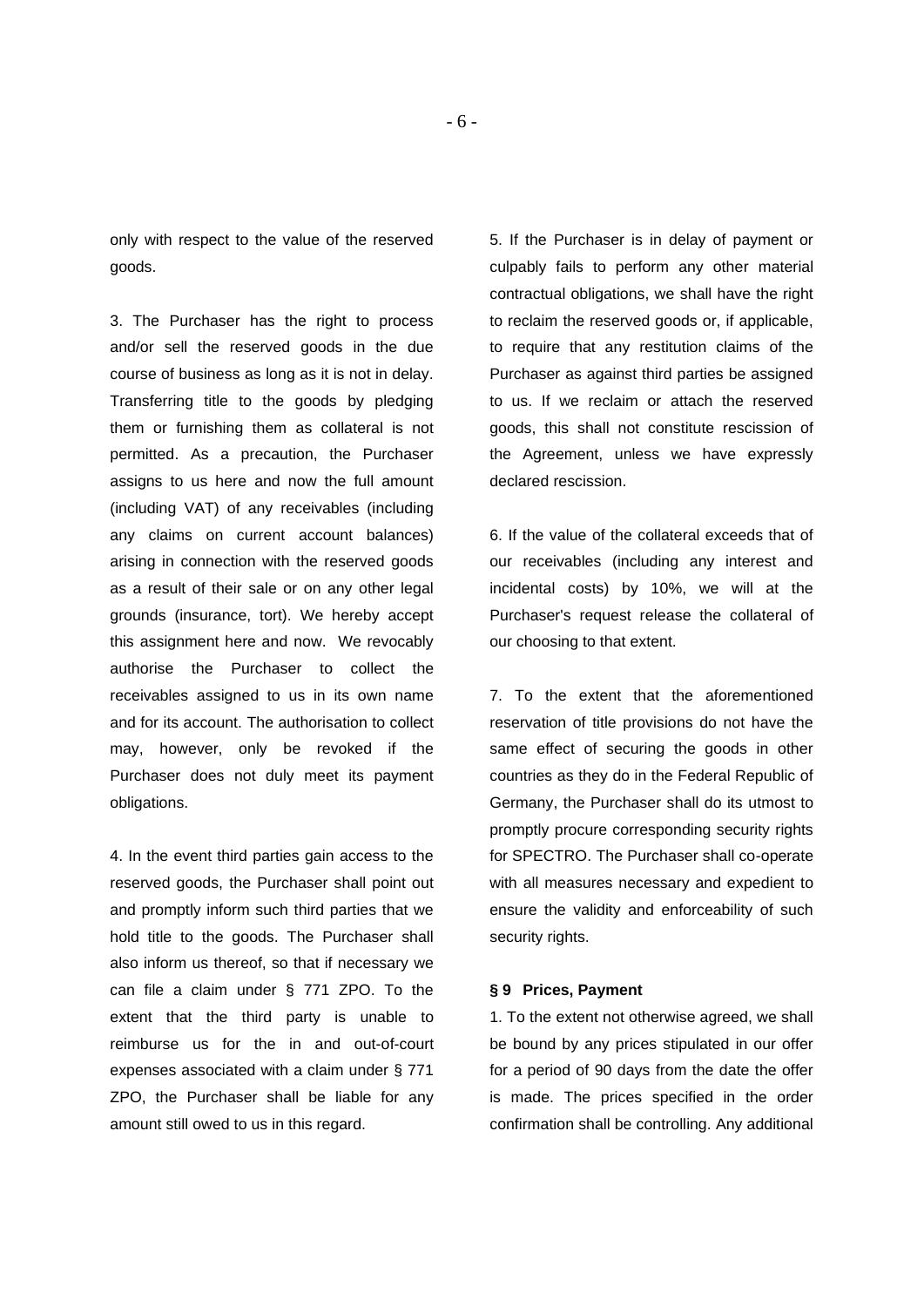deliveries or services shall be charged separately.

2. All prices are subject to change without notice in the event of any changes in cost of materials or labor, specifications, quantities, delivery schedules, customs duties, other factors beyond Seller's control, or in the event of delays caused by instructions of the Buyer, or failure of the Buyer to give Seller adequate information. Further, prices payable by the Buyer shall be subject to immediate increase, should the Seller as a result of governmental action or regulation including, without limitation, those contemplated by an investigation under Section 232 of the Trade Expansion Act of 1962 (19 U.S.C. §1862), incur additional duties, tariffs or restrictions on products sold hereunder, or on the raw materials that are used in making such products. In no event shall prices include any amounts imposed on the Buyer in connection with Buyer's purchases from Seller, such as taxes, including but not limited to Value Added Tax (VAT) or excise taxes, duties, tariffs, or any other costs assessed against the Buyer by a governmental authority.

Without limiting the foregoing, all prices are subject to adjustment without notice at any time prior to shipment in the event that the prices or costs related to any component, materials, parts, or commodities utilized in the goods or services have increased following the acceptance of any order for any goods or services (a "Component Adjustment"). Anv Component Adjustment, as determined by SPECTRO, shall be reflected in the invoice for goods or services that is transmitted from SPECTRO to Purchaser in accordance with the Terms and Conditions hereof.

Without limiting the foregoing, all prices are subject to adjustment without notice at any time prior to shipment due to increases in inflation occurring following the acceptance of any order for any goods or services (an "Inflation Adjustment"). The Inflation Adjustment for any goods or services shall be made by multiplying (a) the ratio obtained by *dividing* the (i) Consumer Price Index (CPI) in place at the time of invoice by (ii) the Consumer Price Index (CPI) in effect at the time of acceptance of an order *times* (b) the price or cost for any applicable goods/services as set forth in the order. Any Inflation Adjustment, as determined by SPECTRO, shall be reflected in the invoice for goods or services transmitted from SPECTRO to Purchaser in accordance with the Terms and Conditions hereof.

3. Our prices apply "ex works" (EXW) plus applicable statutory VAT, however exclusive of packing and transport insurance. The net amount of our invoices are due and payable in full (no discount) within 14 days of the date of invoice.

4. Notwithstanding any conflicting provisions of the Purchaser, we have the right to set off payments against existing debts of the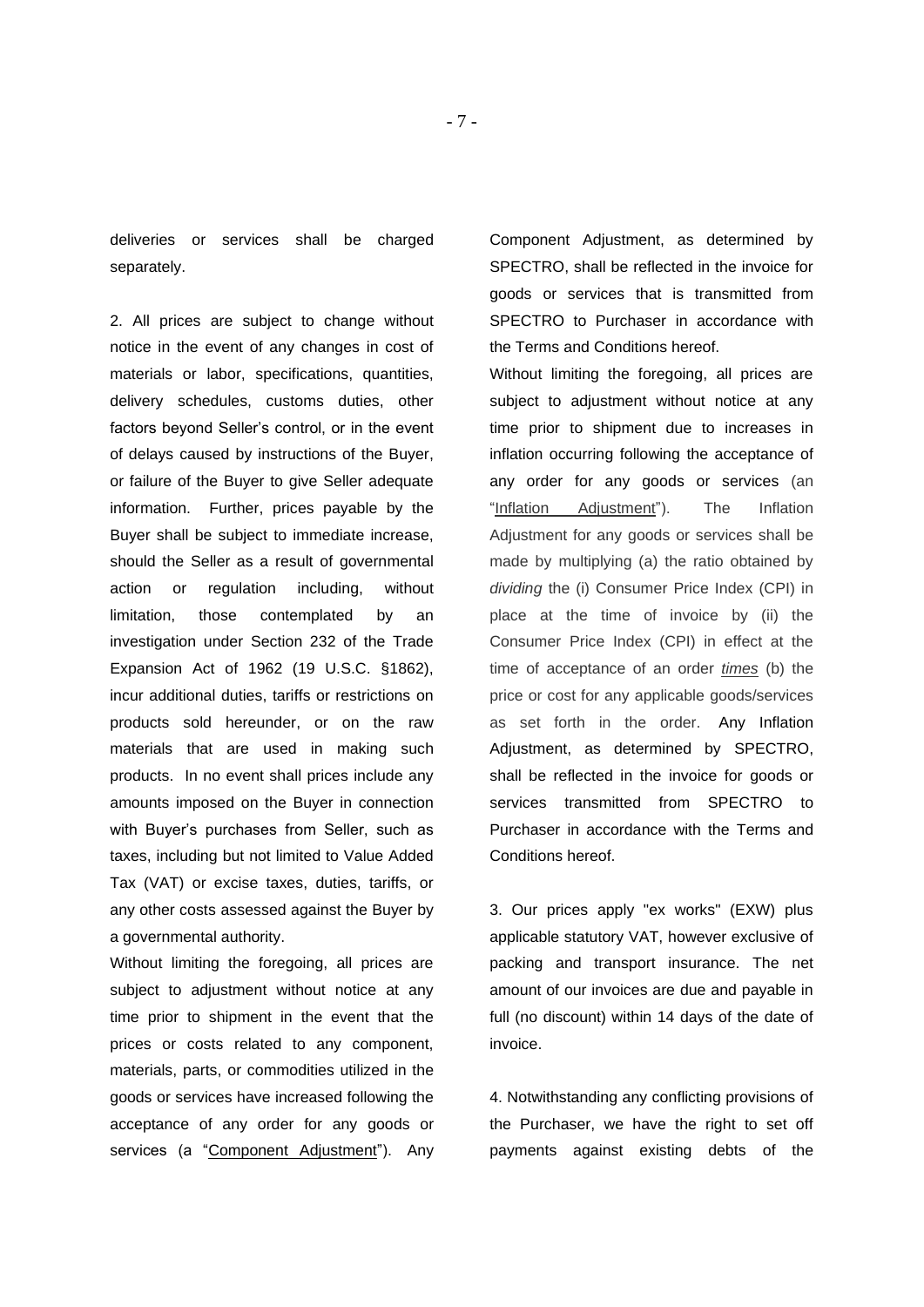Purchaser. If costs and interest have already been incurred, then we have the right to set off payment of the costs first, then the interest and lastly the primary performance. The Purchaser shall be notified thereof.

5. Payment shall be deemed effected only when the relevant funds are available for our disposal. Cheques shall only be accepted in accord and satisfaction of performance (*erfüllungshalber*) and shall only constitute payment once they have been presented and honoured.

6. If the Purchaser is in default of payment, we have the right to charge default interest at a rate that is 10% higher than the base interest rate. Default interest will be set lower if the Purchaser is able to show that the interest rate (applicable to SPECTRO) was lower.

7. All receivables shall become immediately due and payable if the Purchaser is in delay of payment, culpably fails to comply with other material obligations under the Agreement, or if we become aware of circumstances that could reduce the Purchaser's creditworthiness, in particular discontinuance of payment, application or institution of insolvency proceedings. In the foregoing cases, we have the right to withhold performance of any outstanding deliveries or to effect performance only for payment in advance or against security.

8. The Purchaser is entitled to set off or to exercise its right to withhold performance only where it has counterclaims that are uncontested or have been determined by a final and absolute court decision. The Purchaser is however always entitled to withhold performance where the counterclaims in question stem from the same contractual relationship.

### **§ 10 Prohibition on Assignment**

Receivables payable by us may not be assigned to any third parties unless we expressly give prior consent to such assignment. To the extent this does not involve non-assignable claims under § 6 subsection 6 of these Terms and Conditions, consent is to be granted where the Purchaser is able to show material interests that outweigh our interest in maintaining the prohibition on assignment.

#### **§ 11 Copyright**

To the extent that the delivery includes software, such software is provided to the Purchaser solely for its use in conjunction with the spectrometer we deliver with the software, i.e., the Purchaser may not reproduce, further develop or modify such software, in particular the calibration sample databases (libraries) for calibrating the spectrometer delivered to the Purchaser, nor may the Purchaser provide this to third parties for use without our express written consent.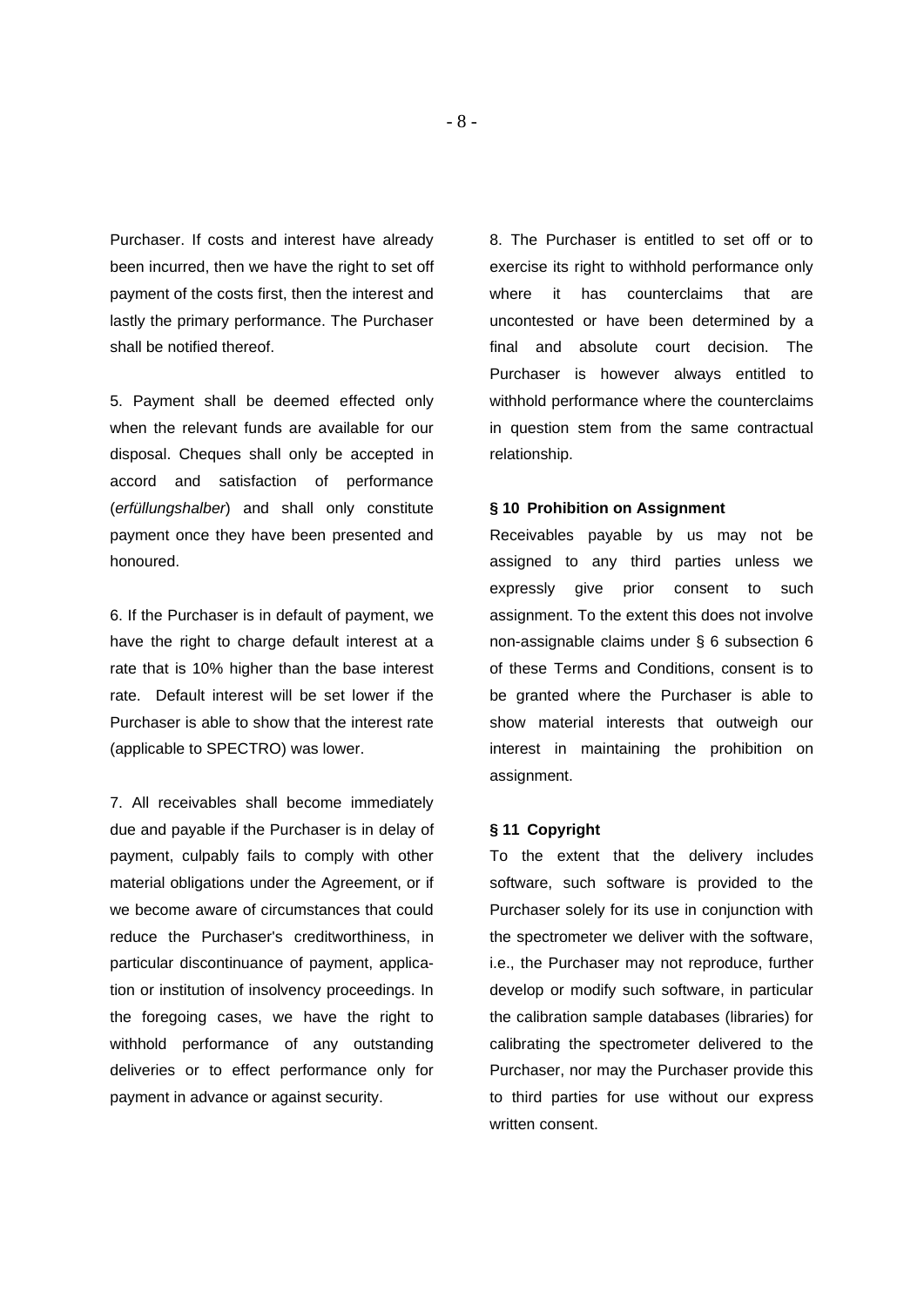#### **§ 12 Confidentiality**

The Purchaser shall maintain for an unlimited term the confidentiality of any and all information it acquires in connection with our deliveries where such information is a recognised trade or business secret and to be treated confidentially, and shall not record such information nor disclose nor disseminate it to any third parties or exploit it in any way, unless this is required to achieve the purpose of the Agreement. The foregoing duty of confidentiality and the prohibition on exploitation shall also apply with respect to our know-how, which the Purchaser may acquire knowledge of in the course of the business relationship; the foregoing shall apply regardless of whether we have provided the Purchaser with such know-how or the Purchaser has acquired it in some other way, unless the know-how has become generally known or readily accessible due to circumstances other than a breach of the Agreement by the Purchaser.

#### **§ 13 Data Protection**

We have the right to process as permitted by the Federal Data Protection Act (*Bundesdatenschutzgesetz)* as well as the General Data Protection Regulation any data we receive about the Purchaser in connection with the business relationship, regardless of whether such information stems from the Purchaser or from third parties.

#### **§ 14 Miscellaneous**

1. These Standard Terms and Conditions for Sales and Deliveries and all legal relationships between SPECTRO and the Purchaser shall be governed by the law of the Federal Republic of Germany; the UN Convention on the International Sale of Goods (CISG) shall not apply.

2. Legal forum for all disputes arising out of or in connection with these Standard Terms and Conditions and all legal relationships between SPECTRO and the Purchaser shall – to the extent the Purchaser is a merchant – be Kleve. However, SPECTRO shall also have the right to file suit against the Purchaser in the Purchaser's place of general jurisdiction (Purchaser's domicile).

3. Place of performance for deliveries shall be our respective delivery sites; place of performance for payment shall be the registered office of our company in Kleve.

4. Should one or several provisions of these Standard Terms and Conditions for Sales and Deliveries or any provisions forming part of legal transactions between SPECTRO and the Purchaser be or become invalid, this shall not affect the validity of the remaining provisions.

## **§ 15 Invoice Fraud Prevention**

Given the increased risk of invoice fraud, Purchaser should treat any notification to change details of SPECTRO's bank account with sus